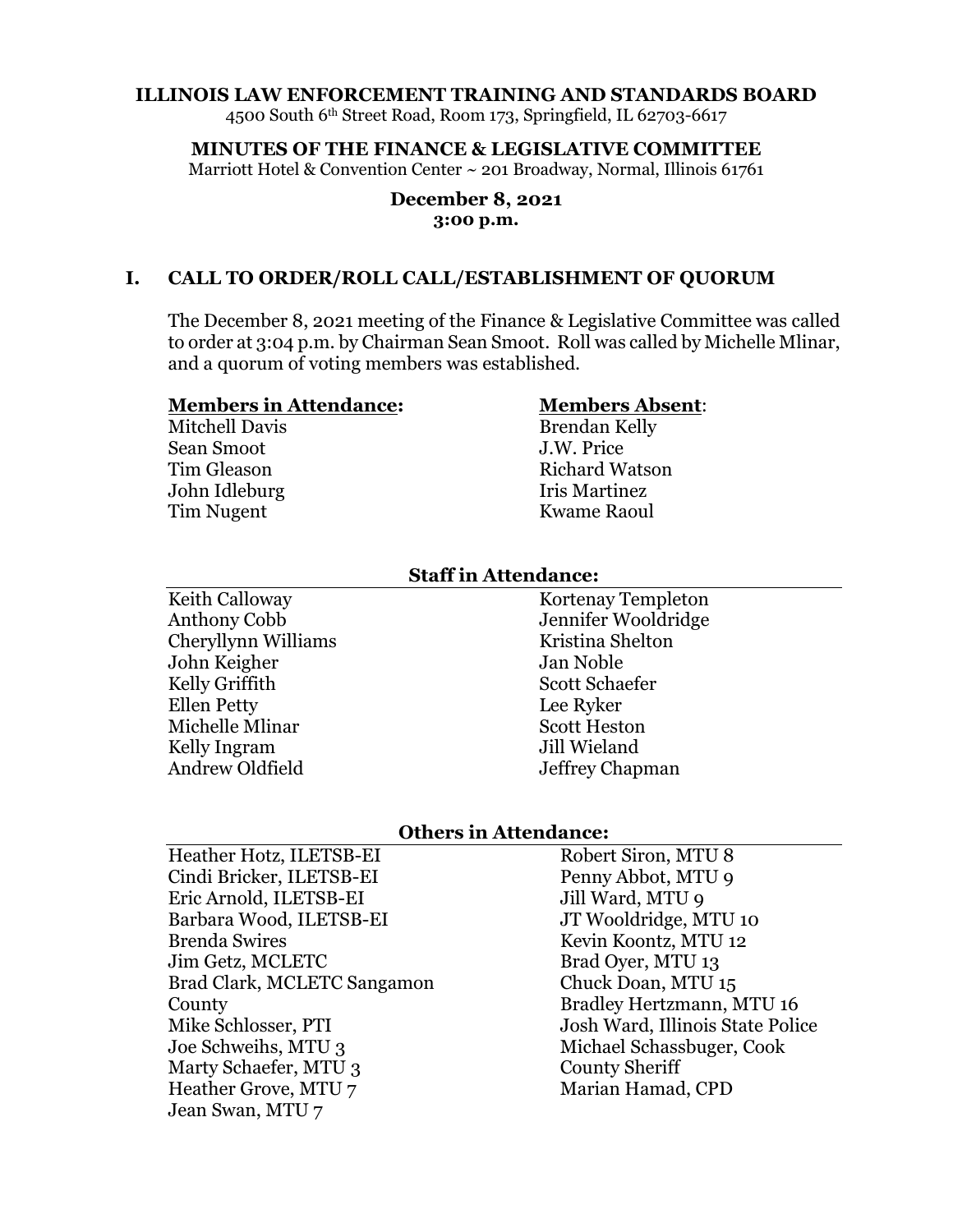# **II. FINANCIAL MATTERS**

### A. *Financial Items – Kristina Shelton*

Shelton introduced herself to the Board as the new Chief Financial Officer and referred the Board to Tab G in the Board Book. Her financial report shows how we ended FY21, how we spent funds through November 15, 2021, along with a Cash Flow Analysis for our three funds through November 15, 2021.

Shelton stated the Board traditionally approved partial MTU payments in the summer. This year we have paid all we can pay and are asking for approval for the additional half of the money for the MTU payments.

## B. *Legislative and Litigation Update – John Keigher*

Currently no new litigation to report.

There is a possible lawsuit coming to the Board out of Jefferson County. The Sheriff had received approval from his county board to take legal action against the Board regarding two correctional recruits that were dismissed from the St. Clair correctional academy. His recruits objected to vaccine requirement, the testing and even wearing masks.

There is currently an ongoing Human Rights case involving an officer who had records expunged and sealed, and had waivers denied before and after the records were expunged. The case was originally dismissed, but has been brought back on a technicality, the Attorney General's office is representing us on this case. The decision will guide us moving forward on how we deal with sealed and expunged records.

We are currently involved in a case, not party to it, where an officer is said to have cheated on an exam. Our documents have been subpoenaed and some staff may be called for witnesses. The Attorney General's office is working this on our behalf to make sure our sensitive documents are protected.

HB3512 – This is the second trailer bill that deals with matters for the Board. The bill did pass in the Senate, but not in the House so no changes before the January 1, 2022 effective date. This bill would have created; 1) a new review committee to act as an advisory committee of appeal, it added two new representatives to the certification panel – one union member and one private citizen. 2) Any investigations referred to the employing agency will have to report back to us quarterly so we can track them. 3) Part time officer certification direct supervision was included. 4) The Board will be required to act on reactivation requests for lateral transactions within 30-days, most of our current waiver reviews are completed in a week. 5) It extended the effective dates for several key provisions - certification, training and investigation changes - for six months.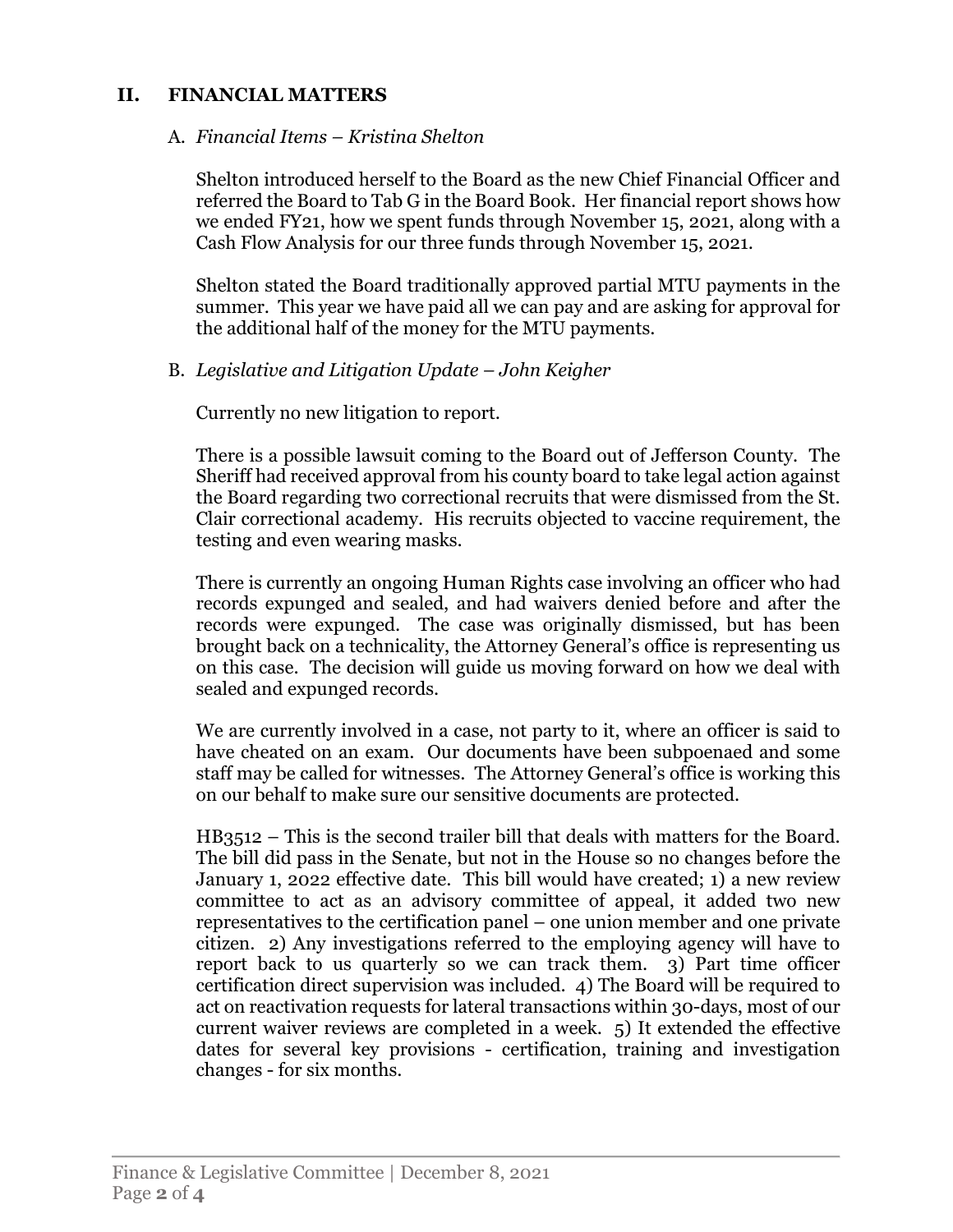SB1169 - Healthcare Right of Conscious Act bill. This bill is what many are citing to not comply with vaccination requirements, as of January 1, 2022 this law can no longer be sighted cited for this.

HB4240 – This bill addresses the training standards for 911 dispatchers, mainly emergency mental health training for them. It is important to note this is a course the Board helped develop years ago, and the State Police are using it for the new dispatcher training being created. We are making sure this does not modify the role of CIT officers.

Chairman Smoot noted Chairman Davis and Interim Director Calloway sat in on numerous meetings to push through a six month extension. They made it abundantly clear that we do not have the staff or the space to make everything happen.

# C. *Personnel Updates – Ellen Petty*

Petty introduced the new staff members; Kristina Shelton – CFO, Cheryllynn Williams – Deputy Director of Training and Scott Heston – Cook County Field Representative. Petty had hoped to have three more new employees at this point but there was a delay, she hopes to have the positions filled by the end of January. The new ASSIST Manager should start on December 16, 2021.

Tomorrow we will be asking the Board for approval of the New Executive Director's job description. The Personnel Committee has made the changes, once the Board approves it will go to CMS for final approval.

Jill Wieland was promoted to the Lead Certification Specialist position and her old position, Grant Accountant, has been posted and closes tomorrow. The GATA Accountant and the Network Administrator positions have been posted as well.

Chairman Davis commented that he speaks for the Committee and the Board in saying that the national search for an Executive Director by no means sheds a bad light on our Interim Executive Director. Davis stated Director Calloway stepped into a very difficult situation under challenging circumstances and is doing a great job. This search does not mean we do not want him to be our Executive Director, he will be in the process.

Chairman Smoot stated the time frame for the new Executive Director is once the job description is approved by CMS, then the position will be posted for 30 days. Hopeful to have someone in the position by March 1st.